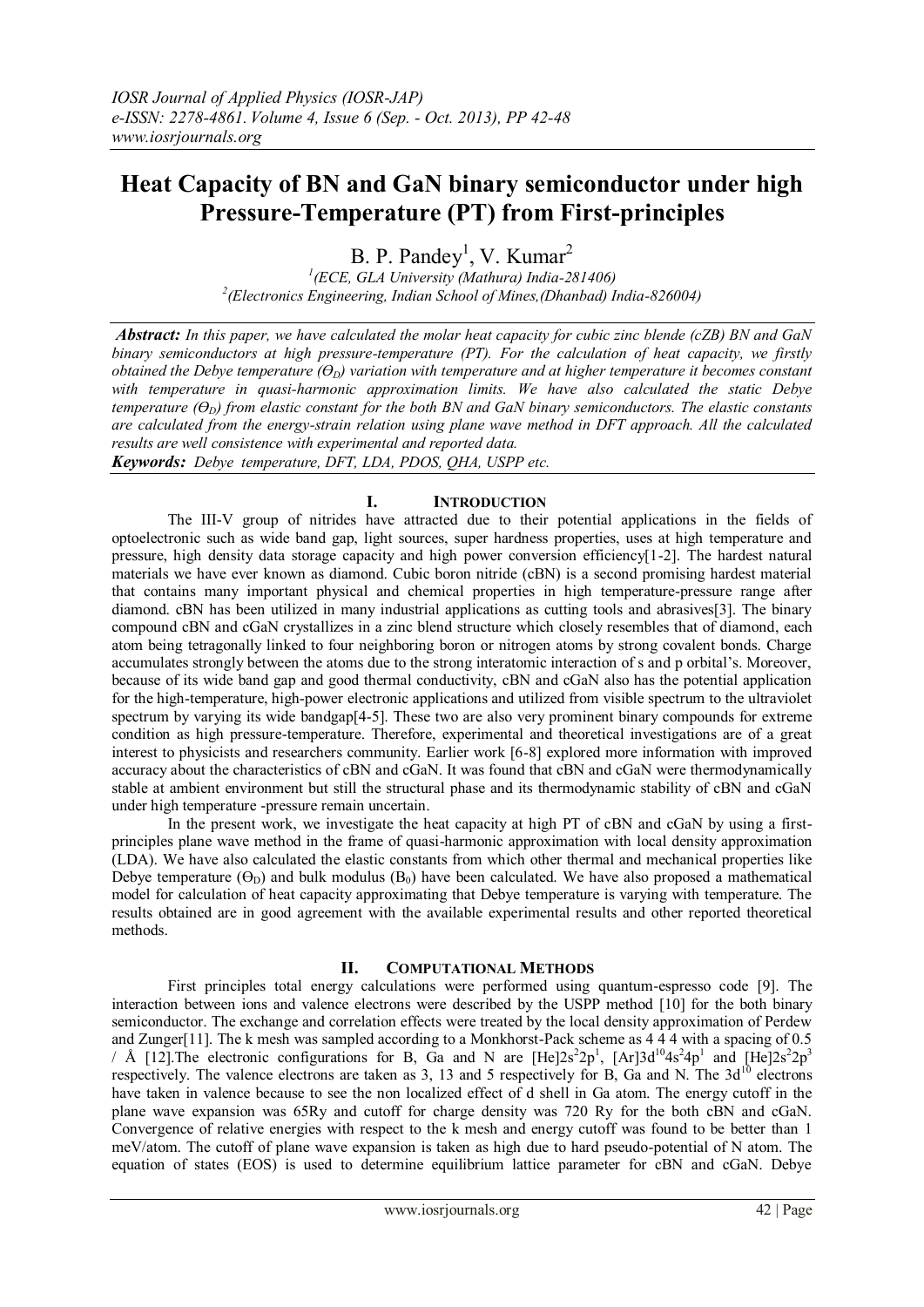temperature and heat capacity at equilibrium lattice parameter have calculated in the frame of quasi-harmonic approximation (QHA) by fitting the thermal EOS.

#### **III. RESULTS AND DISCUSSION**

#### **3.1 Structural properties**

To calculate the structural properties we take the local density approximation (LDA) pseudo-potential for the cBN and cGaN in zinc-blend structure. The graph between total energy verses lattice parameter are plotted for cBN and cGaN in Figure 1. The calculated equilibrium lattice parameters are 3.582Å and 4.467Å for cBN and cGaN respectively from Figure 1. The calculated equilibrium lattice parameters are underestimated due to inherent property of LDA. The obtained equilibrium lattice parameter results are compared with available experimental and reported data given in Table 1. The lattice parameter in terms of volume verses pressure is calculated for two different ambient temperatures 0K and 1500K for cBN and cGaN shown in Figure 2. Figure 2 is showing that at higher pressure volumes are very less deviates from each other regardless of any temperatures range for the case of cBN but shows much deviation for cGaN as the pressure increased also the temperature will play a major role in variation of volumes verses temperature. The general behavior of volume verses pressure is decreasing in nature as pressure increased also shown in Figure 2. We have also calculated the volume variations with respect to wide temperature range at two different extreme pressures (0GPa, 150GPa) for cBN and (0GPa, 50GPa) for cGaN. From the obtained results, it is observed that volume varies with respect to temperature significantly at low pressure but very less varying at higher pressure which is true for both cBN and cGaN. The simulated results have been shown in Figure 3.

#### **3.2Debye temperature**  $(\Theta_{\text{D}})$  **calculation using Elastic constants**

The Debye temperature can be calculated using Elastic constants [13] whereas elastic constants are calculated at equilibrium (P=0, T=0) lattice parameter for cBN and cGaN. The stiffness constants are defined as

$$
c_{ij} \equiv c_{\alpha\beta\gamma\delta} = \frac{c_{\alpha\beta\gamma\delta}}{v_o} \frac{1}{\partial \epsilon_{\alpha\beta} \partial \epsilon_{\gamma\delta}}
$$
 (1)

where  $U=E_{total}/V_0$  is the total energy per unit volume.  $\sigma_{\alpha\beta}$  and  $\varepsilon_{\alpha\beta}$  ( $\alpha$ ,  $\beta = x,y,z$ ) are the components of the stress and strain tensors respectively. Due to the symmetry of cubic crystals, the stiffness constants using Voigt indices' are  $C_{11}$ ,  $C_{12}$  and  $C_{44}$  [14]. For the calculation of the stiffness constant, we used the periodic DFT method to calculate the energies of cBN and cGaN crystals for the applied strain. We applied three independent strains 0,  $\pm 0.015$ ,  $\pm 0.010$ ,  $\pm 0.005$  and fitted the stiffness constants to the energy-strain relation  $v = \frac{1}{2}c_{11}c_{xx}^2$ ,  $u = (c_{11} + c_{12})\epsilon_{xx}^2$  and  $v = 2c_{44}\epsilon_{yz}^2$  for the calculation of  $C_{11}$ ,  $C_{12}$  and  $C_{44}$  respectively. The Total energy  $E_{total}(\epsilon)$ were fitted to polynomial equation  $E_{\text{total}}(\varepsilon) = V_0 \overline{U}(\varepsilon) = A_0 + A_1 \varepsilon + A_2 \varepsilon^2 + A_3 \varepsilon^3$ (2)

where  $A_0$ ,  $A_1$ ,  $A_2$  and  $A_3$  are the fitting parameters.  $A_1$  corrects inaccuracies in the variable cell optimization and  $A_3$  corrects for anharmonic terms [15]. The 3rd term  $A_2$  is the important for calculation of stiffness constants which is related by  $A_2/V_0$  is equal to  $C_{11}/2$  for strain  $\varepsilon_{xx}$ ,  $(C_{11}+C_{12})$  for strain  $\varepsilon_{xx} = \varepsilon_{yy}$  and  $2C_{44}$ for strain  $\varepsilon_{vz}$ . The calculated stiffness constants are given in Table 1. The obtained values of stiffness constants are in good agreement for cBN cGaN with the reported and available experimental data. The results shows overestimation of stiffness constants for cBN and cGaN from the experimental values. The Debye temperature,  $\Theta_{D}$ , defined as a measure of the cutoff frequency by  $\theta_{D} = \hbar \omega_{D} / k_{B}$ , is then proportional to the Debye sound velocity  $v<sub>D</sub>$ :

$$
\theta_D = \frac{\hbar}{k_B} \left(\frac{6\pi^2 N}{V}\right)^{1/3} v_D
$$
\nAnd\n
$$
v_D = k(v) \sqrt{\frac{B}{\rho}}
$$
\n(3)

The bulk modulus B and Poisson ratio ν of a polycrystalline material is estimated from the single crystal elastic constants by the Voigt–Reuss–Hill (VRH) approximation [16].

 $\Theta_{\text{D}}$  and k(v) can be given in more usable format in terms of atomic weight M and Poisson ratio v as:

$$
\theta_D = k(\nu) \frac{\mu}{k_B} \left( \frac{\omega \mu}{M} \right) \sqrt{\frac{2}{\rho}} \tag{5}
$$
  
And  

$$
k(\nu) = \left[ \frac{1}{2} \left[ \left[ \frac{1 + \nu}{\mu} \right]^{3/2} + 2 \left[ \frac{2(1 + \nu)}{\mu} \right]^{3/2} \right] \right]^{-1/3}
$$

$$
k(v) = \left[ \frac{1}{3} \left[ \left[ \frac{1+v}{3(1-v)} \right]^{3/2} + 2 \left[ \frac{2(1+v)}{3(1-2v)} \right]^{3/2} \right] \right]^{1/2}
$$
(6)

 $\Theta_{\rm D}$  can be further rewritten as:

$$
\theta_D = k(\nu) \frac{\hbar}{k_B} (48\pi^5)^{1/6} \sqrt{\frac{r_0 B}{M}}
$$
\n
$$
\tag{7}
$$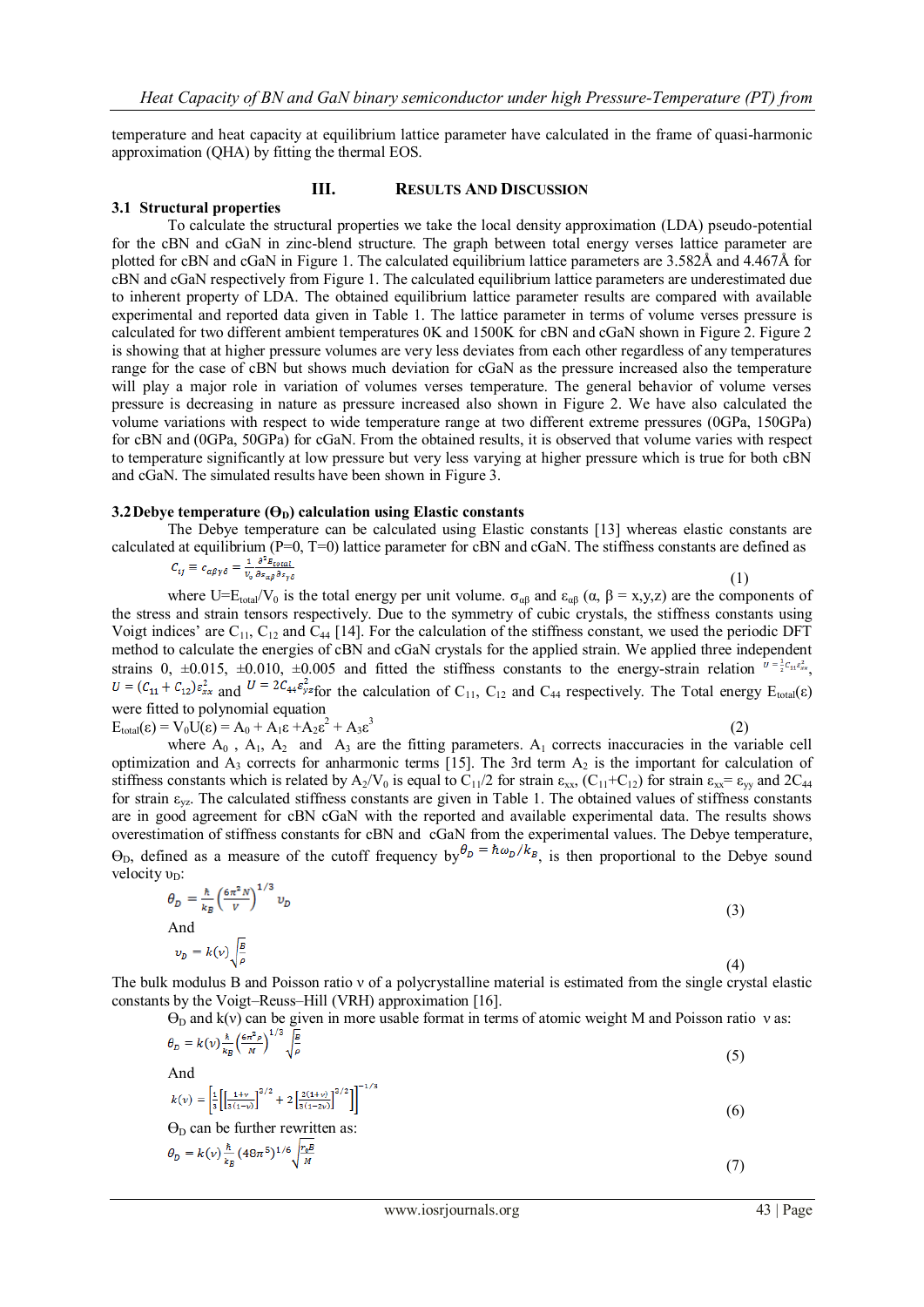In this expression,  $r_0$  is the equilibrium Wigner–Seitz radius, which is defined by  $4\pi r_0^3/3=V/N=M/\rho$ . Where V is the equilibrium volume, N is the number of atoms per unit cell. The Debye temperature  $(\Theta_D)$  obtained from the elastic constants using Eq. (7) are compared with the calculated value of  $\Theta_{\rm D}$  in frame of quasi-harmonic approximation (QHA) at equilibrium (T=0, P=0) are given in Table 1 and also compared with the available experimental value which are in good agreement with some allowable error. The Debye temperatures vary between 1540 K (expanded BN) and 1740 K (compressed BN) for cBN [17] and 867 for cGaN[26]. These calculated values are deviated from the experimental values of due to error in bulk modulus which is varying from 2% to 10% from their experimental value.

### **3.3 Debye temperature (ϴD) variation with temperature and heat capacity in quasi-harmonic approximation (QHA)**

Quantum mechanical effects are very important in understanding the thermodynamic properties below the Debye temperature. The Debye temperature variation with respect to temperature below its melting temperature is also shown in Figure 4 at the equilibrium  $(T=0, P=0)$  lattice constant for cBN and cGaN in quasiharmonic approximation. Heat capacity at constant volume  $C_V$  can be calculated directly from the phonon DOS under the harmonic approximation. Heat capacity at constant volume under the Debye approximation is expressed as

$$
C_V = 9N_A k_B (T/\theta_D)^3 \int_0^{\theta_D/T} (h\nu/k_B T)^2 W (h\nu/k_B T) dv \tag{8}
$$

where W(hv/k<sub>B</sub>T) is weighting factor and again Eq.(8) can be rewritten as  $C_V = rN_A k_B \int_0^\infty g(v)W(hv/k_B T)dv$ (9)

where  $g(v)$  is phonon density of states (PDOS).

We have plotted the calculated total phonon DOS (PDOS) and each elemental phonon DOS in Figure 5 for cBN and in Figure 6 for cGaN at 0 K using the static equilibrium geometry obtained from the first principles. There some important observations from Figure 5 and Figure 6 are as follows: From Figure 5, Below 800 cm<sup>-1</sup> frequency, equal contributions from atom B and atom N are observed in total phonon DOS of cBN and above 800 cm<sup>-1</sup> frequency, B atom contributions is much larger compare to N atom in total phonon DOS of cBN. Two gaps are shown in Figure 6 around the frequency  $350 \text{cm}^{-1}$  to  $530 \text{cm}^{-1}$  and  $675 \text{cm}^{-1}$ . Below  $350 \text{cm}^{-1}$ , the total phonon DOS are mixed vibrations of atom Ga and atom N mainly dominated by Ga atom. Above 530cm<sup>-1</sup>, the total phonon DOS is mainly originated from the N atom vibrations and very small vibrations are originated from the Ga atom. The difference between C<sub>P</sub> and C<sub>V</sub> was given by a relationship C<sub>P</sub>-C<sub>V</sub>=VT $\beta^2B_0$ . V, T,  $\beta$  and  $B_0$  are molar volume, absolute temperature, volume thermal expansion coefficient and isothermal bulk modulus respectively. At  $T = 0$  K, the difference between the constant pressure heat capacity  $C_P$  and the constant volume heat capacity  $C_V$  is almost zero, but the difference increases almost linearly with the temperature T. The molar heat capacity at constant pressure is shown in Figure 7 at two extreme different pressure 0GPa and 150GPa for cBN, 0GPa and 50GPa for cGaN. As the pressure increases, the heat capacity does not deviate much from the Dulong-Petit limit. At high temperature, heat capacity will become constants due to constant value is obtained for the Debye temperature as shown in Figure 4 and if the temperature increase, the heat capacity at constant pressure  $C_{P}$  increases almost linearly with temperature. For higher temperatures, the anharmonic approximations of the Debye model is used here in which the anharmonic effect on  $C_V$  is suppressed, and  $C_V$  is very close to the Dulong-Petit limit to 3R, where R (8.3144621 J/mol.K) represents the molar gas constant. It is more informative to plot the heat capacity data(C<sub>P</sub>)  $C_P/T^3$  vs. temperature as shown in Figure 8 and according to the Debye  $T^3$ model, the lattice vibration to  $C_P/T^3$  should approach constant value at lower temperature. If  $C_P/T^3$  vs. temperature deviated from constant value, it means others factors like electronics, magnetic etc have contributed in heat capacity  $(C_P)$ . It is well known that the contributions due to optical phonons do not obey the Debye  $T<sup>3</sup>$ model. From Figure 8, it has been observed in cBN that optical phonons are less dominated compare to the cGaN in  $C_P/T^3$  vs. temperature graph at extreme pressure.

#### **IV. CONCLUSIONS**

In summary, we have performed first-principles calculations for cBN and cGaN, including the equilibrium lattice parameters, volume variations at extreme conditions, Debye temperature variation with temperature, elastic constants, Debye temperature using elastic constant, total phonon DOS with phonon DOS of individual elements of cBN and cGaN and heat capacity. All the obtained results are well consistent with the previous experimental and reported results from others workers.

#### **REFERENCES**

- [1] I.Vurgaftman, J. R. Meyer and L. R. Ram-Mohan, JAP 89 (2001) 5815-5875.
- [2] G. Chris, Van de Walle, Jorg Neugebauer, JAP 95 (2004) 3851-3879.<br>[3] Tetsuya Tohei, Akihide Kuwabara, Fumiyasu Oba, and Isao Tanaka,
- [3] Tetsuya Tohei, Akihide Kuwabara, Fumiyasu Oba, and Isao Tanaka, Phys. Rev. B 73 (2006) 064304.
- [4] Hao Yan-Jun, Cheng Yan,Wang Yan-Ju, and Chen Xiang-Rong, Chin. Phys. Soc. 16(1) (2007).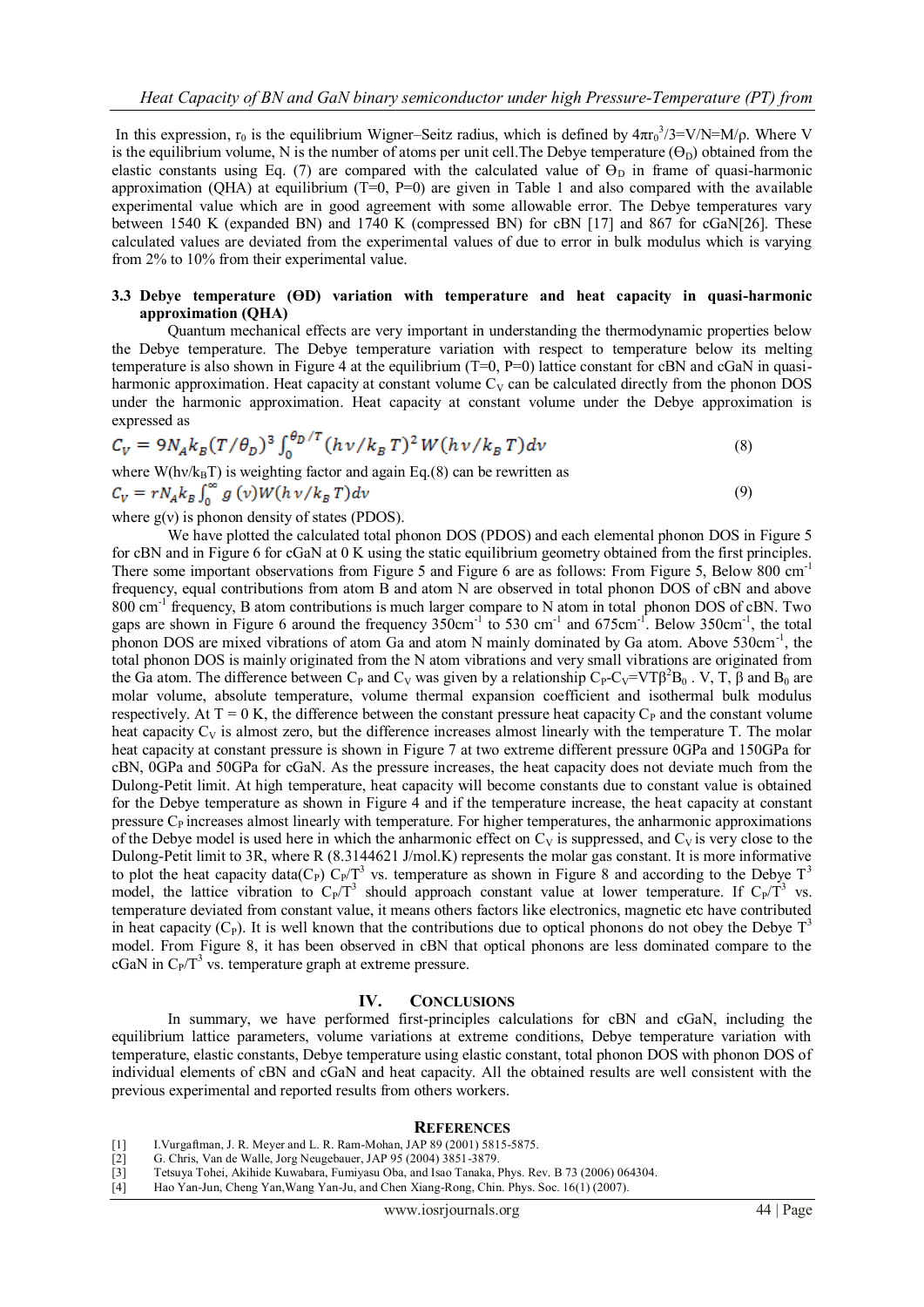- [5] G Will and P G Perkins, Diamond Relat. Mater. 10 (2001) 2010.
- [6] E. L *opez* -Aprezaa , J. Arriagaa , and D. Olgu *inb* , Rev. Mex. F *is*, 56 (3) (2010) 183–194.<br>[7] H Sachdev, R Haubner, B Lux and H Noth , Diamond Relat. Mater. 6 (1997) 286.
- H Sachdev, R Haubner, B Lux and H Noth , Diamond Relat. Mater. 6 (1997) 286.
- [8] V L Solozhenko, J. Hard Mater. 6 (1995) 51.
- [9] P. Giannozzi et al., J. Phys.:Condens. Matter 21 (2009) 395502.<br>[10] D. Vanderbilt, Phys. Rev. B 41 (1990) 7892-7895.
- D. Vanderbilt, Phys. Rev. B 41 (1990) 7892-7895.
- [11] J. P. Perdew and A. Zunger, Phys. Rev. B 23 (1981) 5048.
- [12] H. J. Monkhorst and J. D. Pack, Phys. Rev. B 13 (1976) 5188.
- [13] Q. Chen and B. Sundman, Acta mater. 49 (2001) 947–961.
- [14] E. Dieulesaint, D. Royer, Elastic Waves in solids. Wiley, chichester, 1980.
- [15] E. Menendez-Proupin, S. Cervantes-Rodriguez, R.Osorio-Pulgar, M. Franco-Cisterna, H.
- Camacho-Montes, M.E. Fuentes, JMBBM 4 (2011) 1011-1020.
- [16] R. Meister, and L. Peselnick, J. Appl. Phys., 37 (1966) 4121.
- [17] Won Ha Moona, Myung Sik Sonb, Ho Jung Hwanga, Physica B 336 (2003) 329–334.
- U.Rössler, Group IV Elements, IV-IV and III-V Compounds,41A1 of Landolt Börnstein, Group III Condensed Matter, Springer-Verlag, Berlin, 2001.
- [19] Y. S. Touloukian, R. K. Kirby, R. E. Taylor, and T. Y. R. Lee, Thermal Expansion: Nonmetallic Solids, Vol. 13 of Thermophysical Properties of Matter IFI-Plenum, New York, 1977.
- [20] R. H. Wentorf, Jr., J. Chem. Phys. 26 (1957) 956.
- [21] P. Rodriguez-Hern!ndez, M. Gonz!lez-Diaz, A. Munoz,aa, Phys. Rev. B 51 (1995) 14705.
- M. Grimsditch, E.S. Zouboulis, A. Polian, J. Appl. Phys.76 (1994) 832.
- [23] P.J. Gielisse, S.S. Mitra, J.N. Plendl, R.D. Griffis,L.C. Mansur, R. Marshall, E.A. Pascoe, Phys. Rev. 155 (1967) 1039.
- [24] G.A. Slack, S.F. Bartram, J. Appl. Phys. 46 (1975) 89.
- [25] W. Sekkal, B. Bouhafs, H. Aourag, M. Certier, J. Phys., Condens. Matter 10 (1998) 4975.<br>[26] D. Gerlich, S.L.Dole and G.A. Slack, J. Phys. Chem.Solids 47 (1986) 437.
- D. Gerlich, S.L.Dole and G.A. Slack, J. Phys. Chem.Solids 47 (1986) 437.
- [27] J. Petalas, S. Logothetidis, S. Boultadakis, Phys. Rev. B 52 (1995) 8082.
- [28] A. Trampert, O. Brandt, K.H. Ploog, Acad. Press, 50 1998.
- $[29]$  S. Berrah, H. Abid, A. Boukortt, M. Sehil, Turk J Phys., 30 (2006) 513-518.<br>
[30] S. O. Wang and H. O. Ye., J. Phys., Condens, Matter 14 (2002) 9579.
- [30] S. Q. Wang and H. Q. Ye., J. Phys., Condens. Matter,14 (2002) 9579.
- [31] Donald T. Morelli, Glen A. Slak, HTCM, (2006) 37-68.
- [32] J. Petalas, S. Logothetidis, S. Boultadakis, Phys. Rev. B 52 (1995) 8082.
- [33] D. Sedmidubsk, J. Leitner, P. Svoboda, Z. Soferand, J. Macháek , J. Thermal Analysis and Calorimetry, 95 2 (2009) 403–407.<br>[34] D. Gerlich S. L. Dole and G. A. Slack J. Phys. Chem Solids 47 (1986) 437
- D. Gerlich, S.L.Dole and G.A. Slack, J. Phys. Chem.Solids, 47 (1986) 437.

#### **Figure 1** Total energy (Ry) variation with lattice parameters in Bohr (a.u) are plotted for zinc-blende cBN and cGaN for obtaining the equilibrium( $P=0$ , $T=0$ ) lattice parameters.



**Figure 2** Volume variation with pressure is calculated and plotted for cBN and cGaN at two extreme temperature T=0K, 1500K.

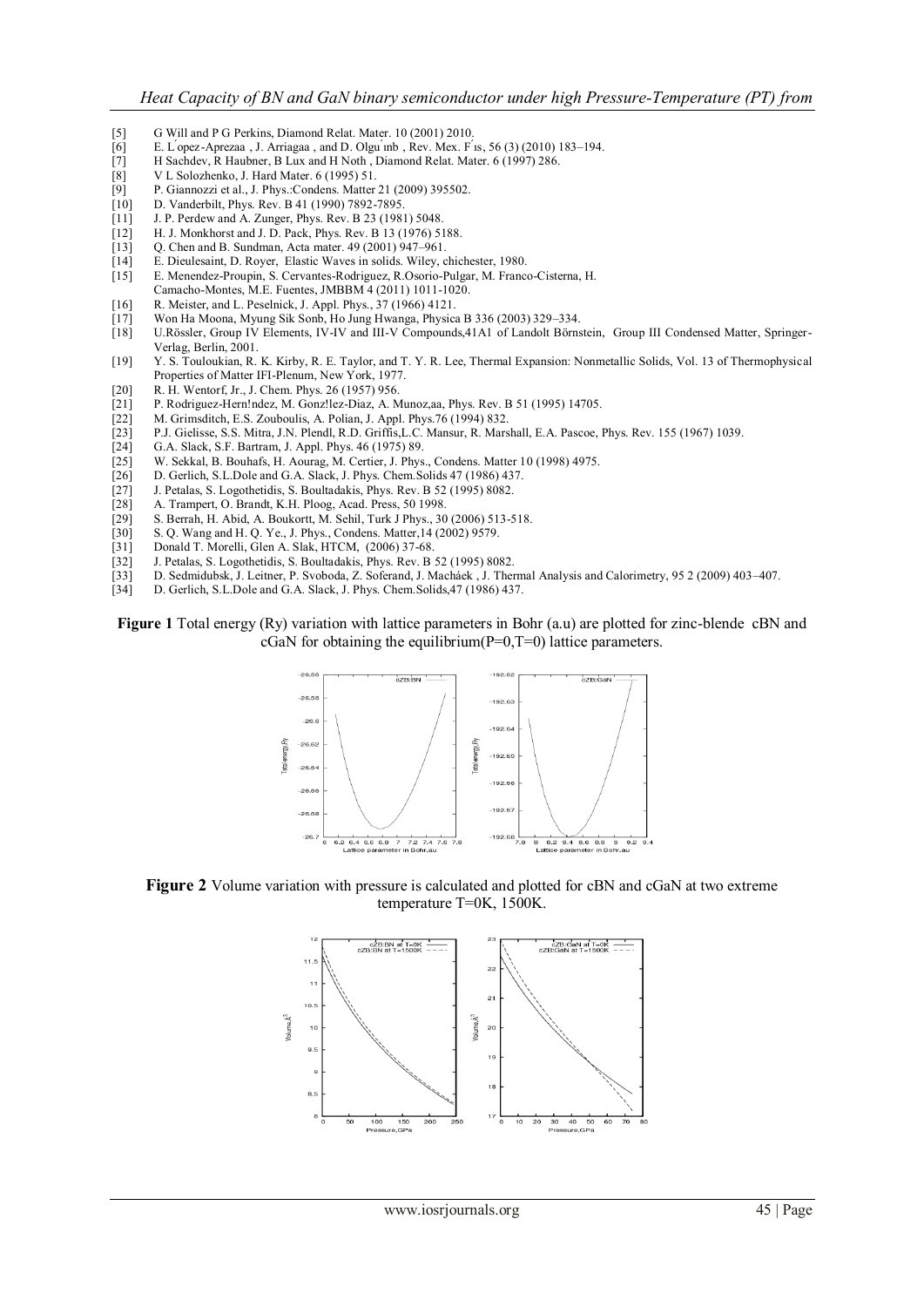



**Figure 4** Debye temperature variations with temperature for cBN and cGaN at equilibrium lattice parameters.



**Figure 5** Total Phonon DOS of cBN with each elemental atom phonon DOS of B and N

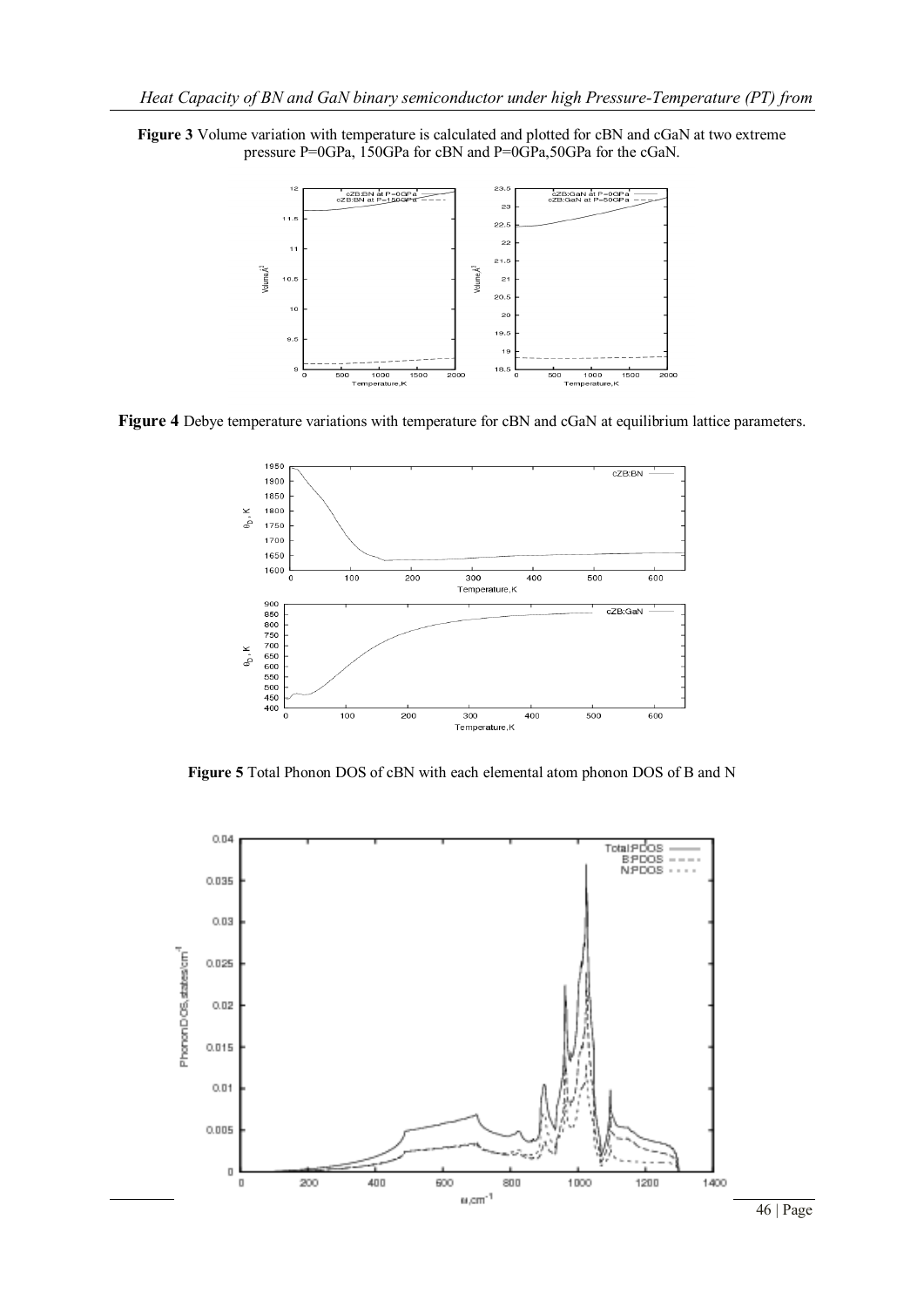



**Figure 7** Heat capacity Cp at two extreme pressure P=0GPa,150GPa for cBN and P=0GPa,50GPa for cGaN are shown.



**Figure 8**  $C_p/T^3$  verse T graph at two extreme pressure P=0GPa,150GPa for cBN and P=0GPa,50GPa for cGaN are shown.



**Table 1** All the calculated properties are tabulated and compare with experimental and results obtained from others workers for cBN and cGaN.

| Parameters                      | Our Work |        | Others                           |                                      | Experimental     |                  |
|---------------------------------|----------|--------|----------------------------------|--------------------------------------|------------------|------------------|
|                                 | cBN      | cGaN   | cBN                              | cGaN                                 | cBN              | cGaN             |
| $a_0(A)$                        | 3.582    | 4.467  | $3.582^{a}$                      | $4.4751$ ,<br>$4.335^{\rm m}$        | $3.615^{\circ}$  | $4.52^{k}$       |
| $B_0(GPa)$                      | 390.45   | 196.5  | 391 <sup>ª</sup> at 300K         | 205.38 <sup>1</sup><br>$207^{\rm m}$ | $369 - 465$ °    | 190 <sup>k</sup> |
| $B_0$                           | 3.77     | 4.57   | $3.18^{\rm b}$ , $3.94^{\rm j}$  | $4.8^{1}$<br>4.182 <sup>m</sup>      |                  |                  |
| $V_0(\text{\AA}^3/\text{atom})$ | 5.747    | 22.279 | $5.745^{\circ}$                  |                                      | $5.905^{\circ}$  |                  |
| $C_{11}(GPa)$                   | 820.39   | 287.84 | $844^{\rm f}$ , 754 <sup>b</sup> |                                      | 820 <sup>g</sup> |                  |

www.iosrjournals.org 47 | Page